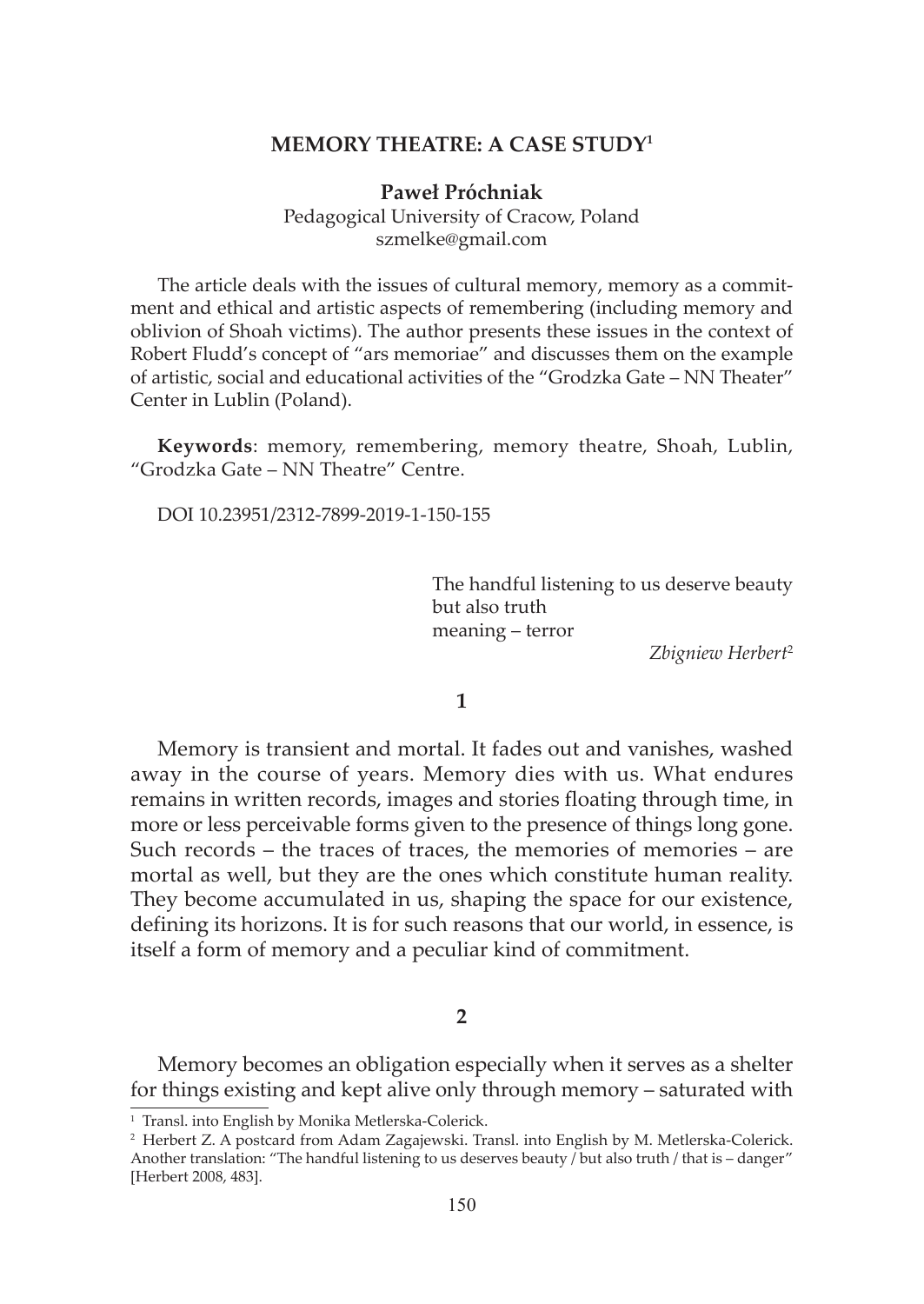emotions, rendered a story, entrusted to imagination, salvaged. It is in the intimate gesture of embracing that the essence of *ars memoriae* is revealed – the art of memory, which in some ways resembles both mnemotechniques and the theatre, simultaneously remaining a mystery.

**3**

At the onset of the XVII century Robert Fludd – a mystic, physician and philosopher exploring the questions of the human psyche – formulated the concept of "memory theatre" [Huffman 1988]. His idea – drawn from the Hermetic-Cabalistic tradition – was related to the practice of *ars memoriae* being an occult mnemonic system translating the enigmatic grammar of mystery into syntagma which form a symbolic orchestration of the world. In the centre of all the component representations of this system a theatre stage is situated serving the function of a meeting point for contradictory elements. On the one side: geometrical precision, networks of affinities, esoteric correspondences, representation of the zodiac sky. On the other: images and events from ancient tragedies, the metaphorically abridged dramatic realism of life. The stage of this theatre is unveiled by the *oculus imaginationis* – the eye of imagination. Its glance – as Fludd puts it – pierces the "memory places" which thanks to *ars memoriae* become arranged into an ongoing performance, a story happening right on stage. This performance is the life of memory, which creates the backstage for our presence in the world and, at the same time – just like the reversed theatre – turns "behind the scenes" into the stage proper. Theatre designed in such a manner becomes a figurative device representing the world itself – pointing to the mystery of its profound nature. And it also serves as a vision of art: being intimately attuned with the mystery of memory $^3$ .

**4**

What is more, Fludd's ideas suggest that memory always runs the course of associations and thus inhabits an intricate web of connotations which forms its innervation. It is through this peculiar nervous system that the past continues to exist on the stage and is given the possibility to become a story, to reveal itself to our gaze. With the decay of the associative network, the fragile tissue of accessible past also withers.

<sup>3</sup> Cf.: Godwin 1979.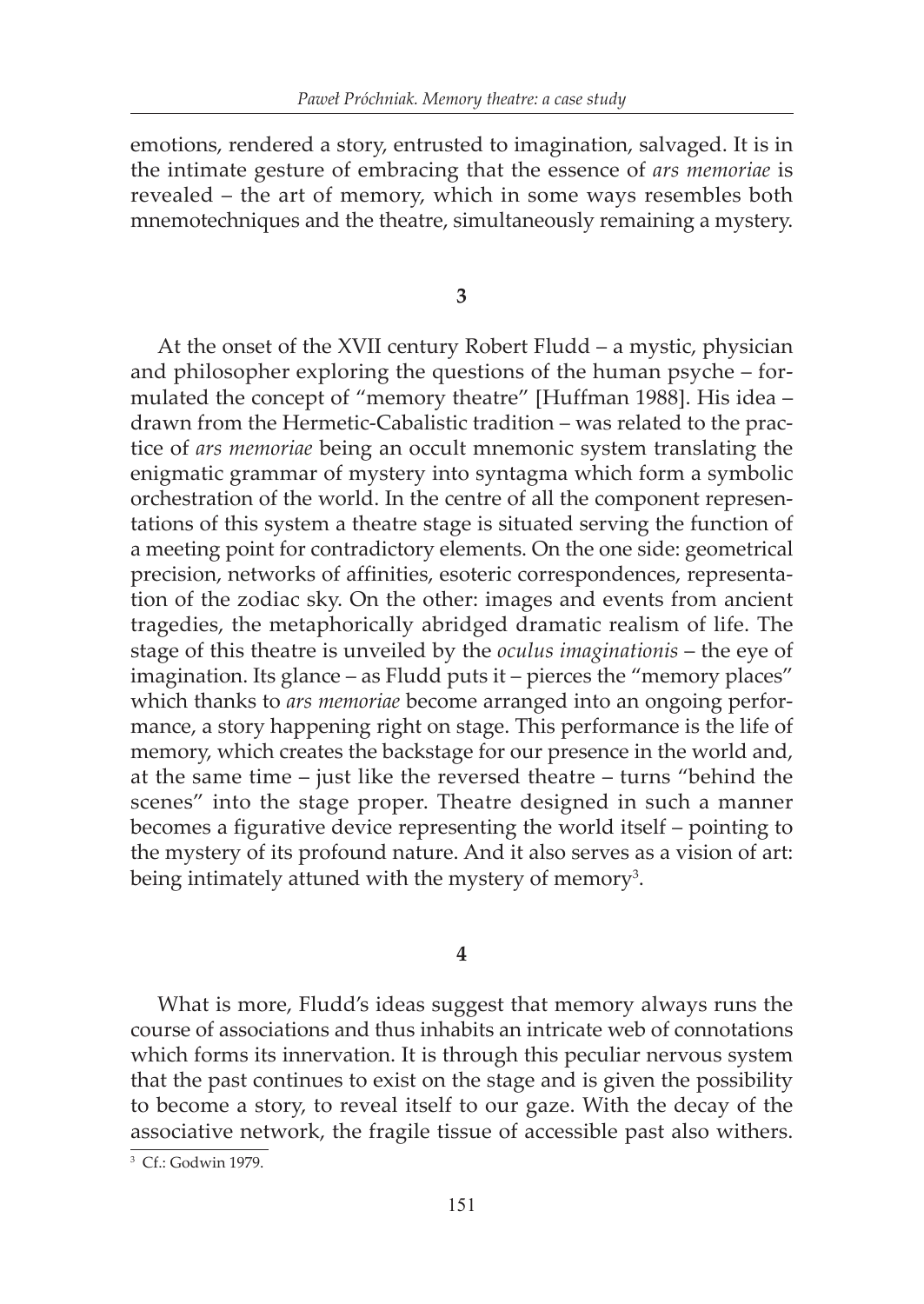Such progressive atrophy is a form of advancing dementia which indiscernibly narrows down the field of vision and eventually obliterates everything, including the traces of oblivion itself. There is very little which can stand in opposition to such desolation. This is precisely why abiding by memory is of such significance and why it is essential for memory to keep becoming an ever novel form of experiencing – be it existential, cultural, or artistic.

#### **5**

The figures of the "memory theatre" and the "associative innervation" allow for comprehending memory as something originating in actual reality: it needs support from the blurred traces of presence, the tangible topography of factual locations, remaining at the same time a form of imagination, which – in a quasi-theatrical gesture, while constructing the imaginable space – gives room to what is irretrievably gone, but simultaneously lasting, kept alive by the imaginative act of remembering. Thus, memory is understood as both the "stage" and the "gate" – it represents as well as unlocks. It also bears a resemblance to a mystery play in which remembering – guarding things thoroughly real and remaining for ever a commitment – occurs as a form of experience, being also an encounter with the mystery of "absence" appearing in the form of "presence"4 .

#### **6**

All of the above is focalized in the activities of Tomasz Pietrasiewicz and the "Grodzka Gate – NN Theatre" Centre, Lublin – in the way they work to build the "memory ark" or "read the city" (being forms of remembering), in their mapping and documenting of Lublin's multiculturalism, recognizing the figures and imaginative manifestations co-creating it (paying special attention to the role played by Józef Czechowicz), in their cultural animation efforts drawing on the "power of free speech" and to the 1980 Lublin July strikes, in the variety of their endeavors taking the form of the "mysteries of memory", in commemorating and striving to reveal the areas of oblivion, in addressing the

<sup>4</sup> Douwe Draaisma inquiries into the wide historical context of questions indicated here in a study I deem extremely significant [Draaisma 2000]. Originally published in Dutch as *De metaforenmachine – een geschiedenis van het geheugen* (1995).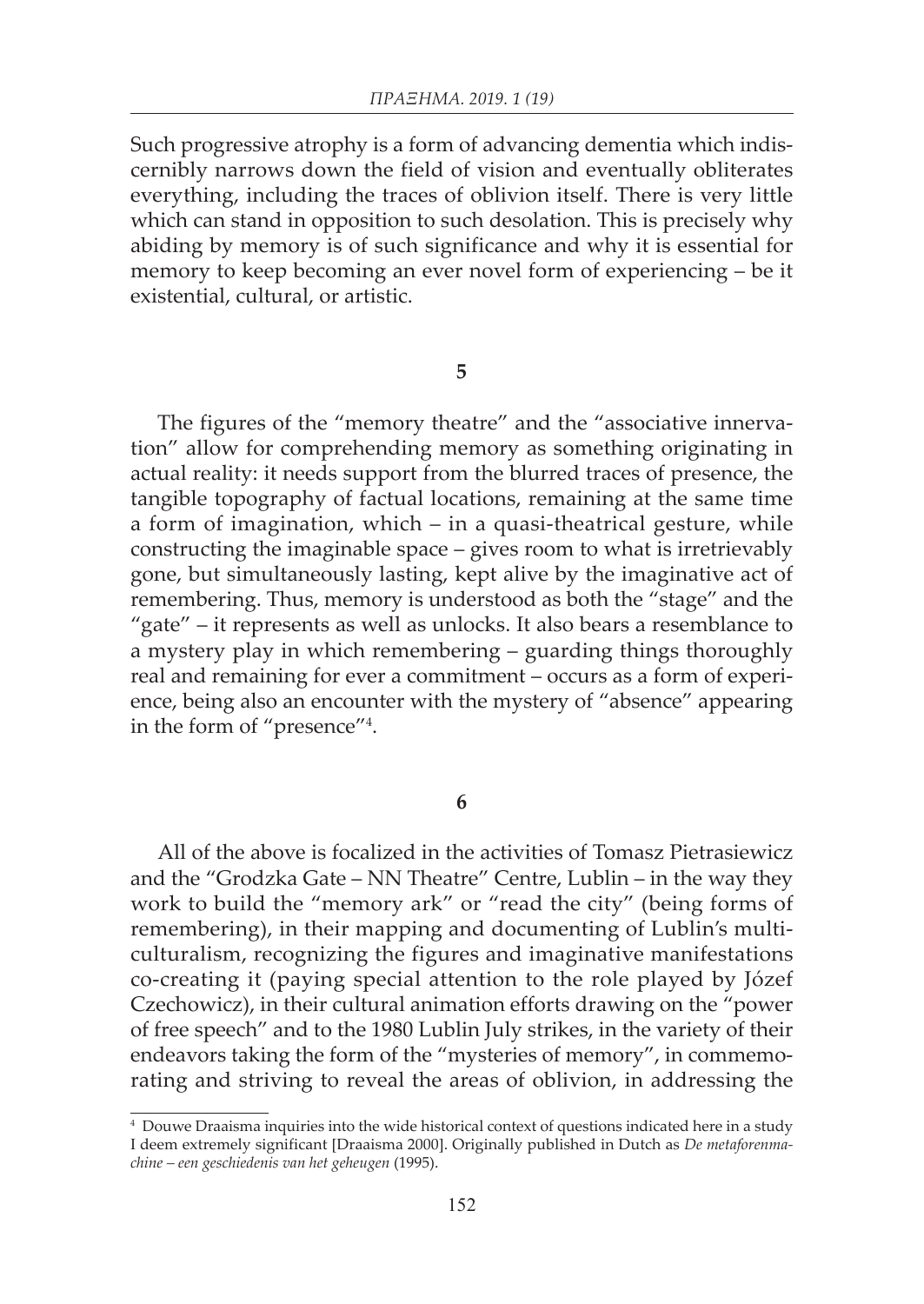memory of the murdered inhabitants of Lublin and Majdanek as a true depository of this memory. All of these activities – documentary or artistic in nature, to a great degree socially marked, sensitive to tradition and firmly grounded in the present day, fluctuating between the questions of "remembering", "location" and "presence" – are components of the phenomenon which this institution is – thoroughly unique on a Europe-wide scale. The phenomenon of the "Grodzka Gate" Centre is a sum of the various forms in which it handles its work on memory as well as the effect such work brings: starting with archival documentation, collecting historical data and gathering accounts as "oral history" records, through transforming the archives and testimonies into a multidimensional "stage set" for the "memory theatre", and finally using all of the undertaken activities to compose a "theatre script" thanks to which everyday work becomes an ongoing performance of actuated memory – responsible, factual, well-researched, connected to the world wide web, at the same time remaining mystery-like and receptive to the unknown<sup>5</sup>.

## **7**

The activities directed by Pietrasiewicz – held at the "Grodzka Gate", but also in the open space of the city of Lublin, as well as at Majdanek – serve as an exceptionally forceful reminder that one of the dimensions of the mystery encompassing us all is the chilling, darkness-scarred, horror-

<sup>5</sup> Multifaceted, rich in the variety of issues it addresses and forms it takes – the activities of Tomasz Pietrasiewicz and the "Grodzka Gate – NN Theatre" Centre have not been – as of yet – fully discussed. A pioneering attempt at depicting and analysing the achievements of the "Grodzka Gate" Centre in a monograph form comes with the special issue of the *Konteksty. Polska Sztuka Ludowa* quarterly released by the Institute of Art of the Polish Academy of Sciences [Konteksty 2017]. The endeavours of the "Grodzka Gate" and effects thereof are presented at the Centre's official website: teatrnn.pl. The site successfully maps the activities directed by Pietrasiewicz, managing to reveal in a very lucid way their synergic multidimensionality and – even more importantly – it does all that while simultaneously providing access to the vast archives stored at the Centre which include (free of charge and mostly under the Creative Commons license): documents, annotations, listings, excerpts, historical witnesses accounts, an immense database of text resources (often otherwise unavailable), abundant selection of iconography (including unique photograph collections), audio and video records, as well as up to several thousand internet entries and several hundred thousand interlinked database internet results compiled on the basis of carefully researched historical sources. The digital database held by the "Grodzka Gate" Centre is one of the biggest collections of its kind in Poland and the website is visited daily by approximately 2,000 so-called unique visitors (the virtual theatre viewers), who are allowed free access to 72,000 records pertaining to people, 12,000 records describing places, 126,000 records on specific events, and 66,000 records linked to historical sources. What is more, the on-line *Lexicon* contains approximately 4,500 entries, and the *Multimedia Library* allows access to over 96,500 publications, including 49,800 photographs and 4,800 hours of recorded stories and accounts shared by 2,535 historical witnesses (based on the figures for the year 2018).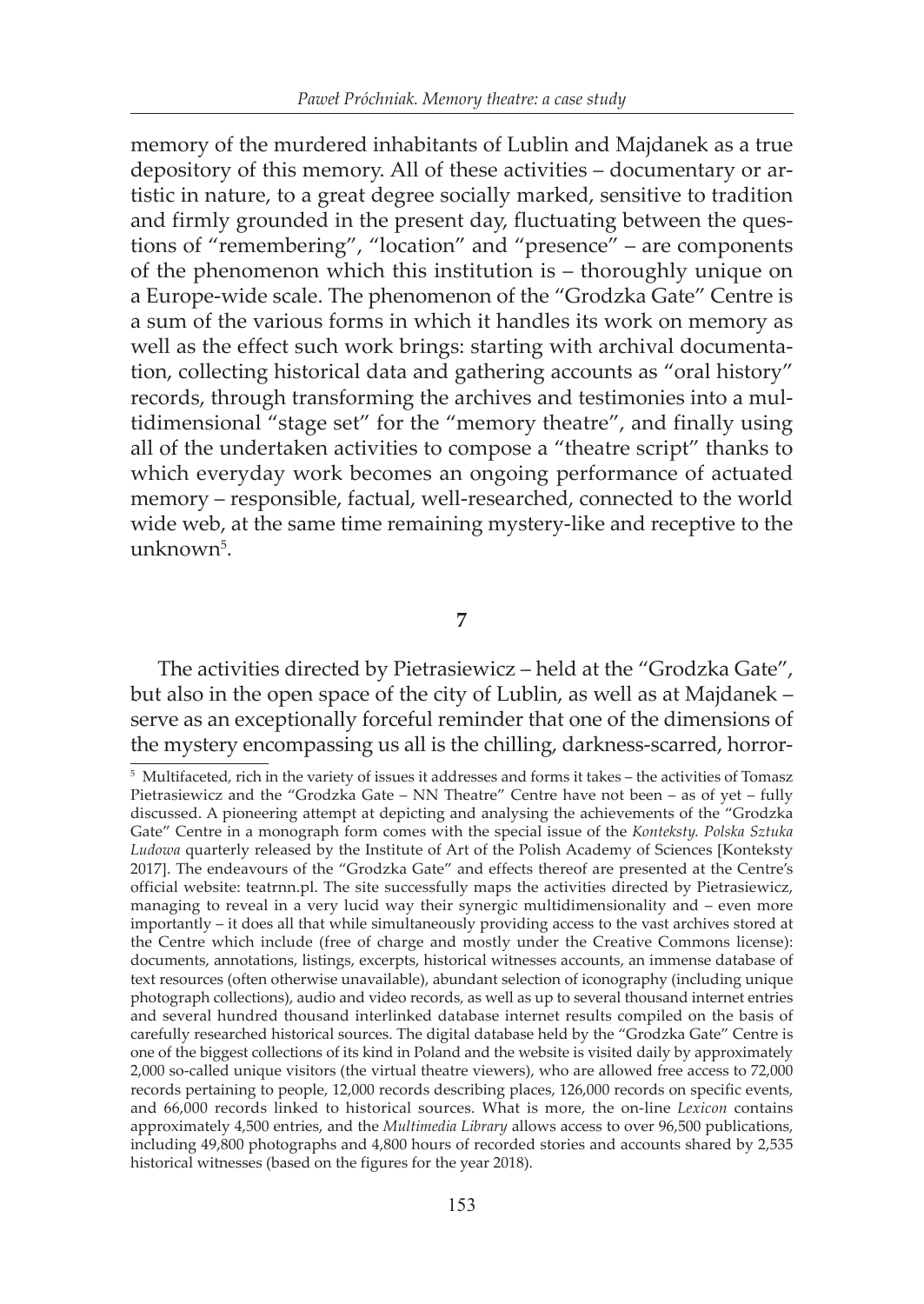breathing breach in existence left by the disaster of the Shoah. We are still unable to comprehend what happened during the Holocaust. We lack words to recount the annihilating surge of death. Today, after so many years, we are similarly unable to speak of what remains: the absence, the traces, the empty shells which once held living beings. All of the above is challenged by a sensation – articulated by Pietrasiewicz in a variety of ways – that we are obliged to tell stories, that it is through stories we should create a resonant space for that which searches for our words, striving to break through our muteness, while simultaneously drowning in the deathly hush and manifesting itself in the silence of the ashes<sup>6</sup>. Without stories our identity is incomplete and crippled, our memory becomes shallow and sultry, because in its darkened vision things begin to suppurate and we – being unable to speak about the pain – often reduce it to the commonplace or else seal our lips. In the endeavours of Pietrasiewicz – his "memory theatre" and carefully elaborated "intimate forms" – the elementary duty to remember and to narrate becomes fulfilled, and with it the obligation to listen closely to the silence of the ashes, to enter the darkness inhabited by the annihilated life, the night of the world. It is exactly how the significant form – the story that is *the Gate* – comes into being. On its stage – in the archway – the intimate performance of the memory theatre takes place, the performance of existence open to the night of the world, to the suffocating breath of terror $^7\!$ .

**8**

Tomasz Pietrasiewicz stands on the stage of night and looks into the darkness. He knows that the darkness returns the gaze, swells, rising up to the eyelashes. It is in this recognition that the tremor of his art takes origin, the tremor of the mystery – acute, painful, reaching the very core of darkness, which resides in each and every one of us. But his art is of the kind that takes the side of survival, the side of light breaking within us, and it is for this that it strives to find shape: a process almost evangelical in nature. It is honest, courageous, and intrinsically free – simple as shaking hands, as looking deep into another's eyes. Such is the essence of its truth, as well as its wisdom.

<sup>6</sup> Cf.: Hudzik 2018.

 $7$  An important strand of this performance comes with the interdisciplinary academic seminars held at *the Grodzka Gate* (for details go to: teatrnn.pl/seminaria), among others the symposia on the semiotics of art (inspired with the ideas introduced by George Steiner), as well as the semiotic aspects of the issues concerning the Shoah (most recently: *To narrate / annihilation – absence – traces*; seminar materials available on-line, released as video at: teatrnn.pl/opowiedziec).